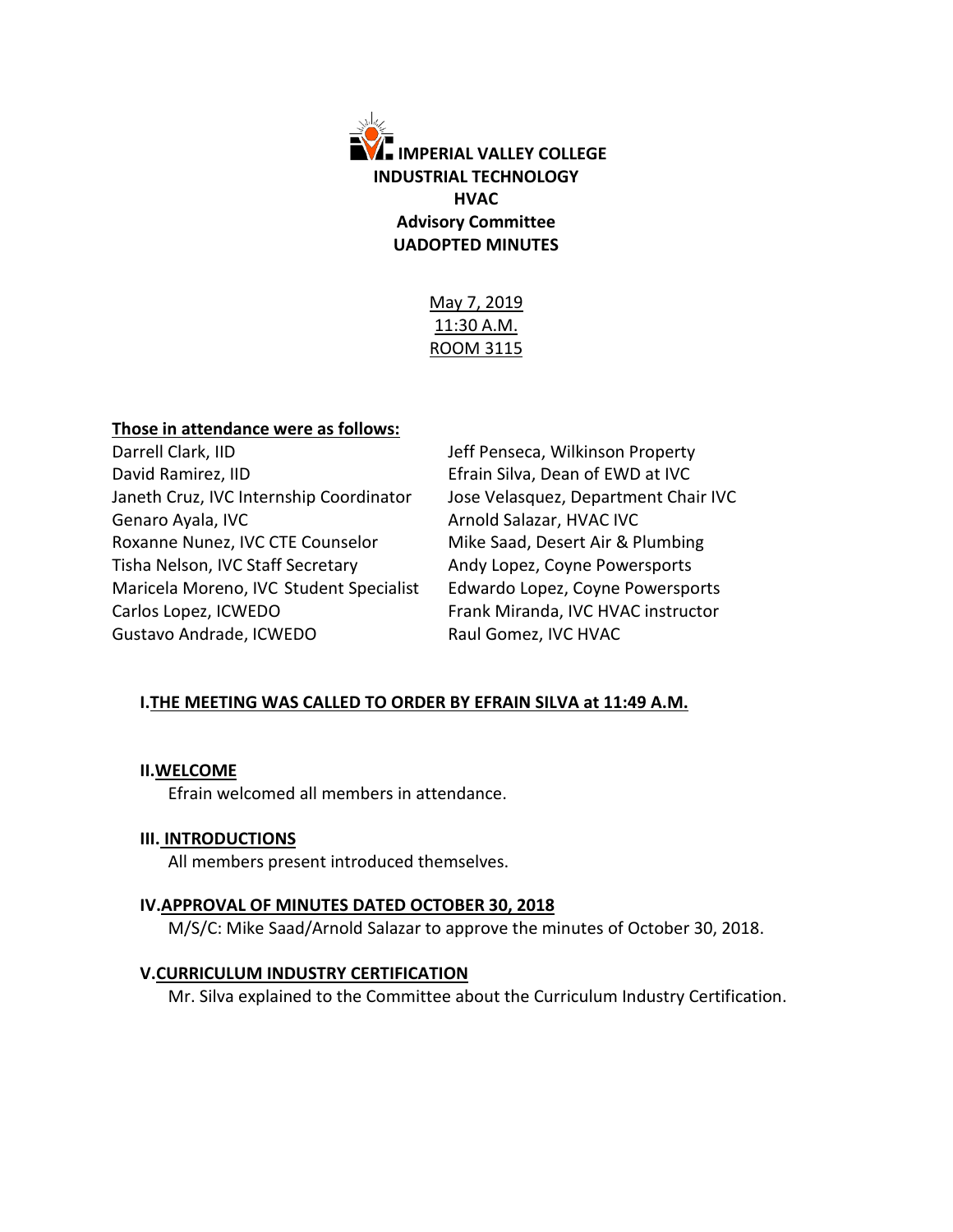# **VI. CURRICULUM AGREEMENT WITH SOUTHERN CALIFORNIA GAS COMPANY**

Mr. Silva informed the Committee that we had a representative from SoCal Gas company reach out interested in hiring and that we would be interpreting the Curriculum from SoCal into the program courses to teach the training. Mr. Miranda informed the Committee that we are on track with the Curriculum that will be given.

# **VII.EPA CERTIFICATION UPDATE**

Mr. Silva updated the Committee that we are following through with the EPA Certification and the HVAC students have been testing.

Mr. Miranda explained to the Committee the different levels of testing the students are able to receive. Level 1, Level 2 and National Level.

# **VIII.HVAC EXCELLENCE ACCREDITATION**

Mr. Silva explained to the Committee about the HVAC Program Accreditation.

Committee felt that it would be good to have a National Accreditation.

# **IX.PERKINS UPDATE**

Mr. Silva presented to the Committee the Perkins reports and requests by Mr. Miranda.

Mr. Miranda explained to the Committee each of the items that he was requesting.

The Committee recommended digital gages, Imanifold app and power inputs.

Committee motioned to approve Perkins purchases M/S/C: Andy Lopez/ Jeff Penseca.

# **X. ON THE JOB TRAINING (OJT)**

Carlos Lopez and Gustavo Andrade explained to the Committee the process they have for hiring on the job training. Employers can receive up to 75% reimbursement of trainee's hourly wage and there are certain qualifications for Employees not all qualify. They were also informed that the Employer is responsible for paying workman's comp during the duration that the employee is working for them.

# **XI.TITLE 24 ENERGY EFFICIENCY**

The Committee discussed the Title 24 Energy Efficiency in homes and making sure that students are being taught accordingly.